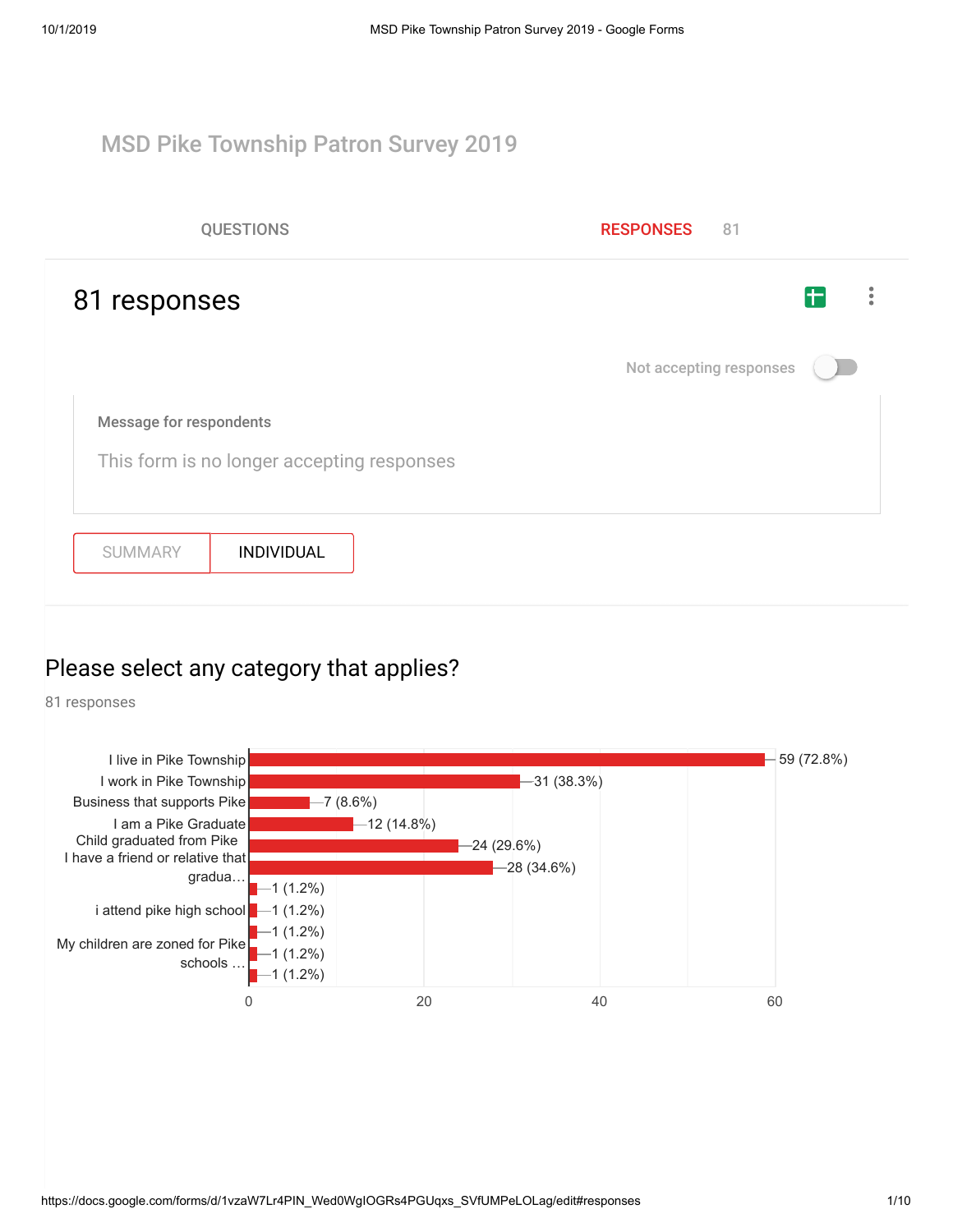#### How many years have you lived in, worked in, or supported Pike Township?

81 responses



## How do you learn about Pike information or events? Check all that apply.



### How satisfied are you with Pike schools?

81 responses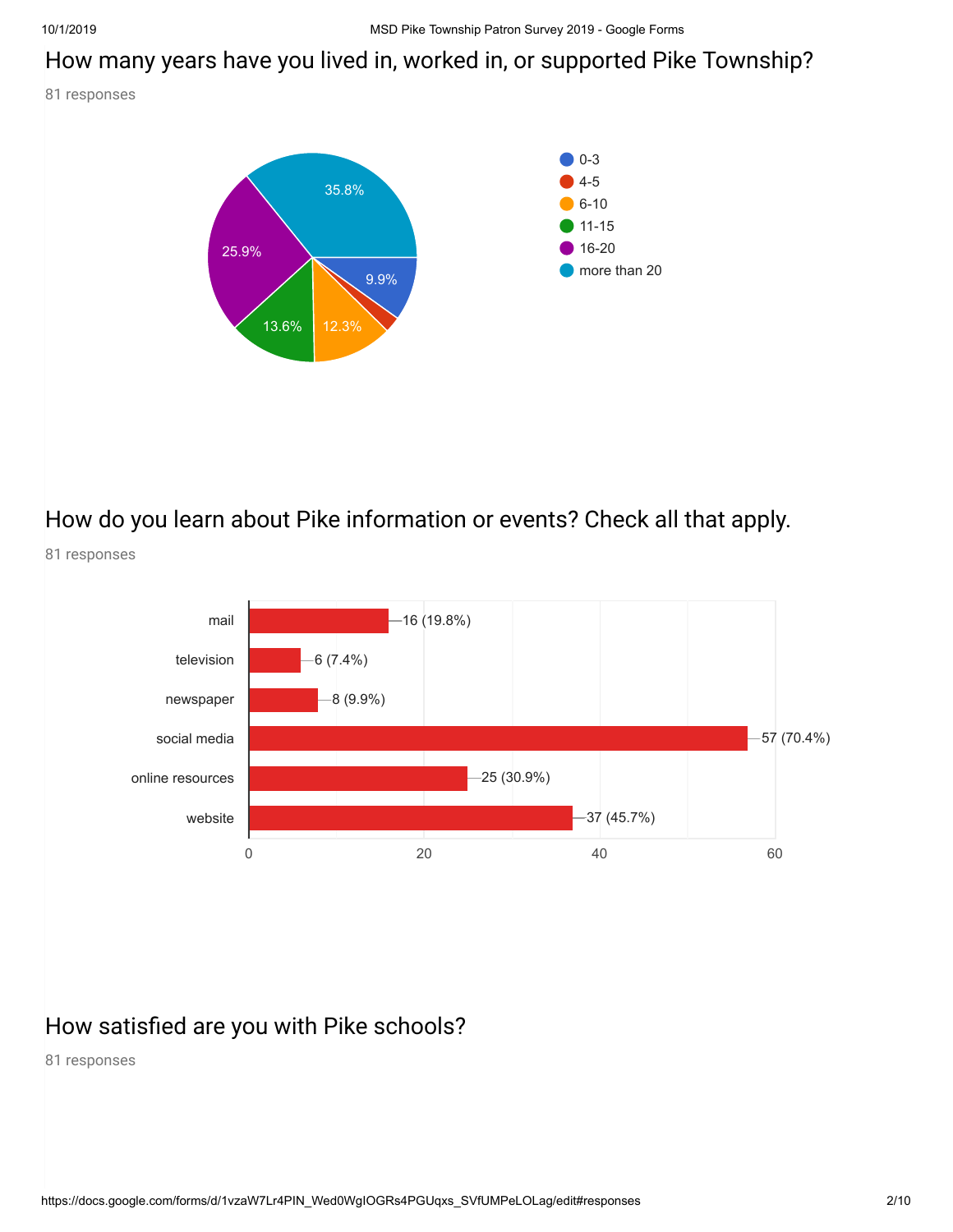

## How well do you feel Pike is preparing students for life after high school graduation?

81 responses



How likely would you be to recommend MSD Pike Township to a prospective parent?